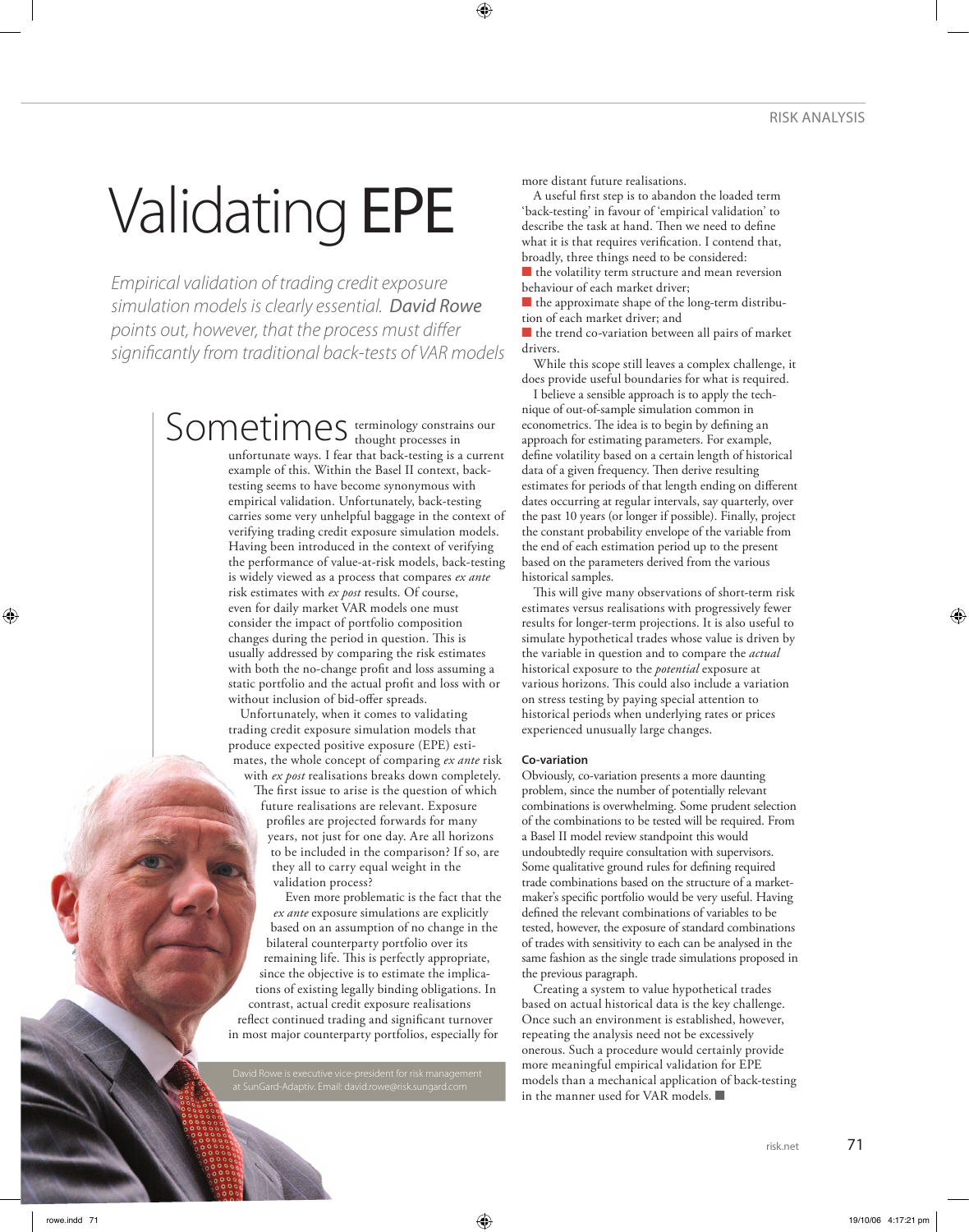RISK ANALYSIS

 $\bigoplus$ 

 $\bigoplus$ 

 $\bigoplus$